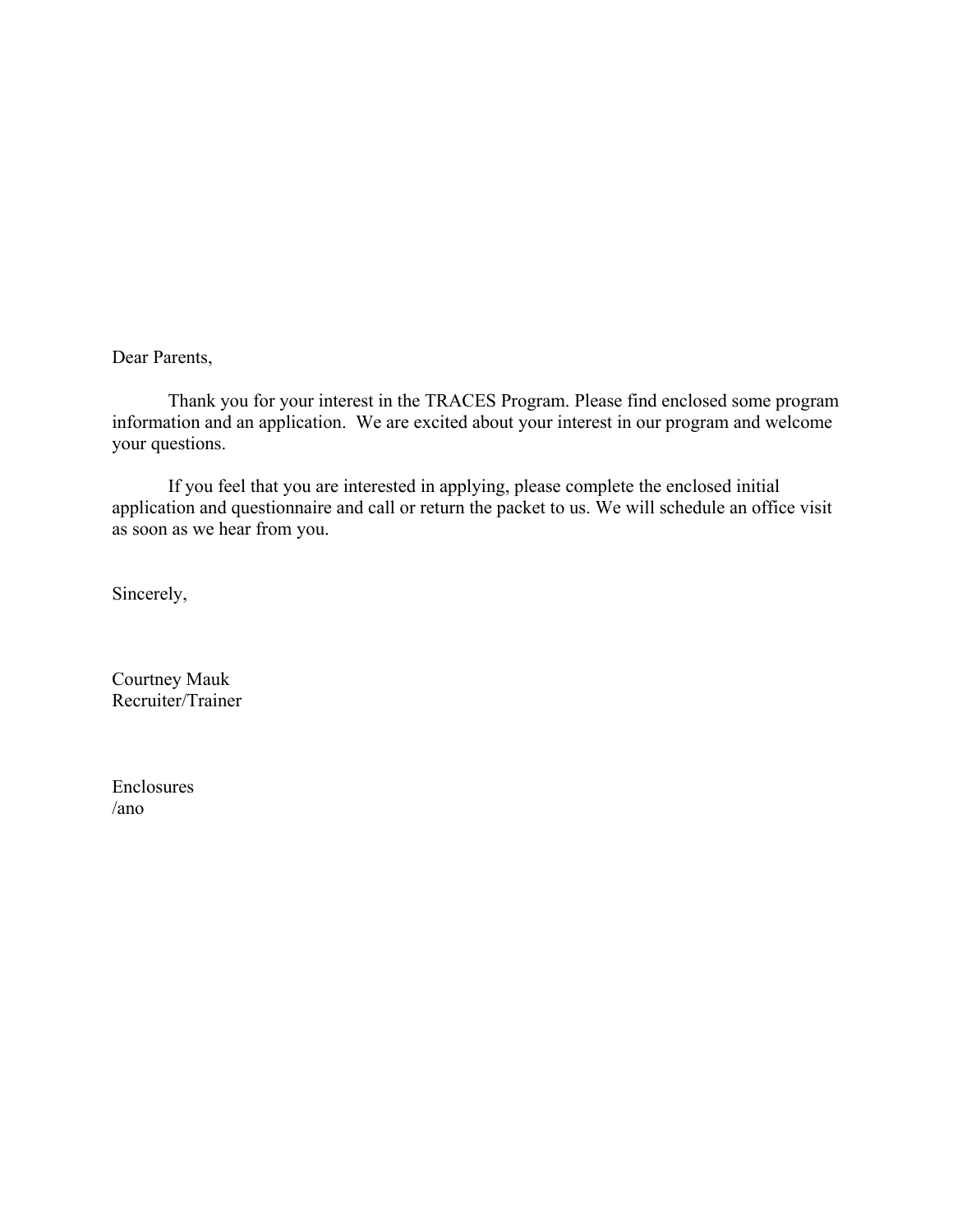

TRACES is a Therapeutic Foster Care Program to serve state custody children in the Eastern Grand Division of Tennessee. The program currently serves 95 children through a continuum of care.

Each home will provide treatment for up to three children ranging from three to eighteen years of age and determined to have a priority need for therapeutic care by the State.

The overall mission of the program is to re-educate and re-socialize each child so that the child can successfully be placed permanently in the community. Goals for each child include:

- $\cdot$  Increasing the ability and skills needed to develop and participate in healthy relationships.
- $\triangle$  Improving the ability to assess situations and solve problems while taking into account the need of others.
- ❖ Increasing self-esteem.
- ❖ Learning how to structure free time.
- $\cdot$  Increasing independent living skills.
- $\triangleleft$  Increasing rational thinking process.
- ❖ Learning how to control impulses.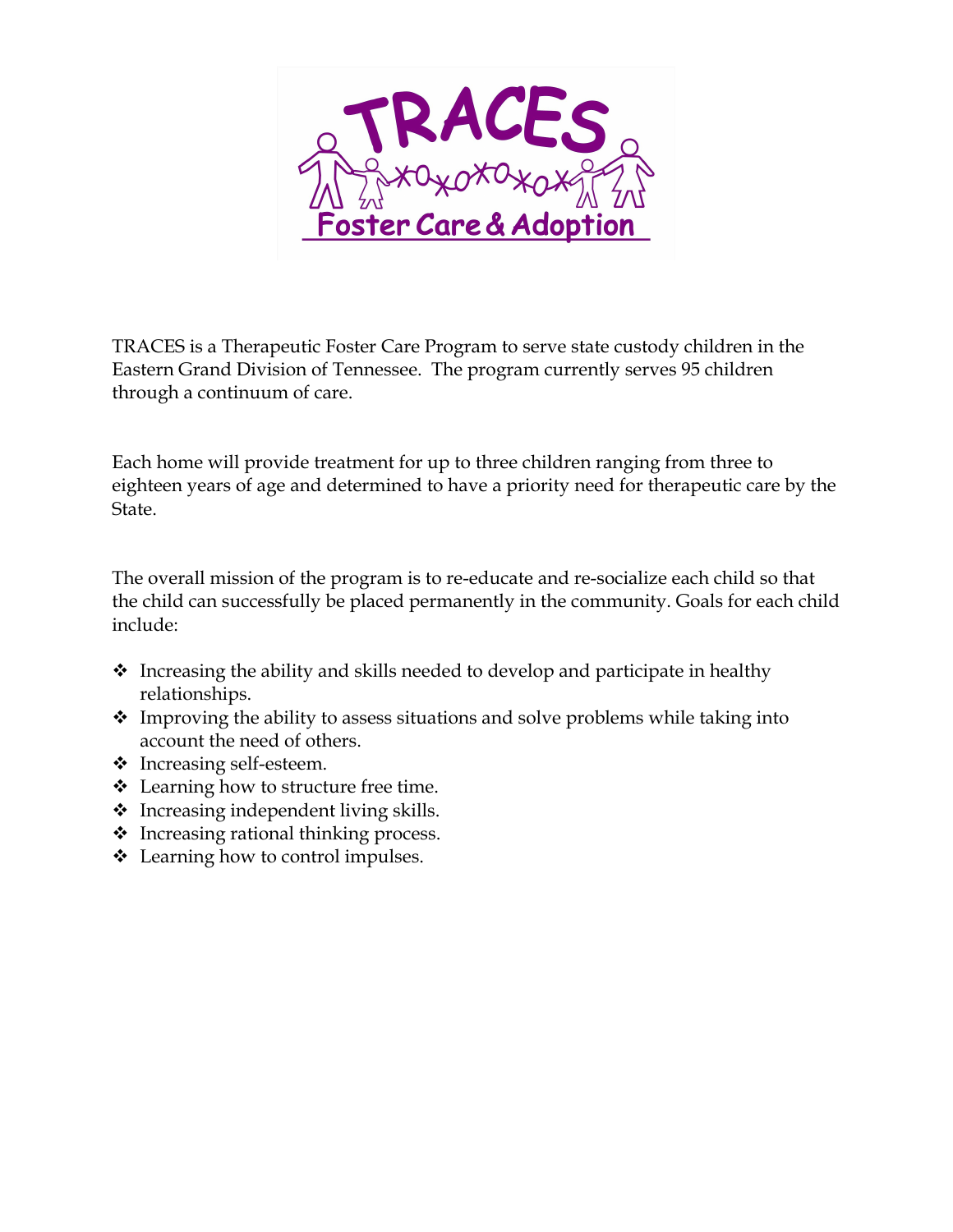Please feel free to call if you have any questions, concerns or desire more information.

The TRACES staff of Frontier Health who provide training and 24 hour support for foster care families include:

**Division Director Foster Care/Adoptions** – Noelle Grimes, MS

**Foster Care and Adoption Coordinator** – Noelle Grimes, MS

**TRACES Team Leader** - Cindy Jenkins, BS

**TRACES Parent Recruiter/Trainer –** Courtney Mauk, BA

**Therapeutic Foster Care Specialists** – Jayne Merrill, Kara Coalson, Margaret Powers, Paige Smith, and Jessica Lambert

**Program Secretary** – Angela Overbay (423) 224-1067

#### **Therapeutic Foster Care Therapist** – Deanna Seal, MS

The role of the foster parent is pivotal in the treatment process. The foster family is ultimately responsible for coordinating the activities of the child, relationship building, dayto-day problem solving, transportation, implementation of the behavioral plan, as well as informal training in a wide array of independent living skills. Each parent will receive approximately 60 hours of initial training and 15 hours annually of regularly scheduled ongoing training during his/her participation in the program. Parents will meet each month with other trained parents for support and socialization.

Parents will be reimbursed \$1,500.00 per month for each Level III, \$1200.00 per month for each level II child and \$620.00 per month for each level I child placed in their home. We thank you for your interest in the TRACES Program. Our foster/adoptive parents are not only this programs greatest asset but are a door to the future of our children. Please feel free to call if you have any questions, concerns or desire more information.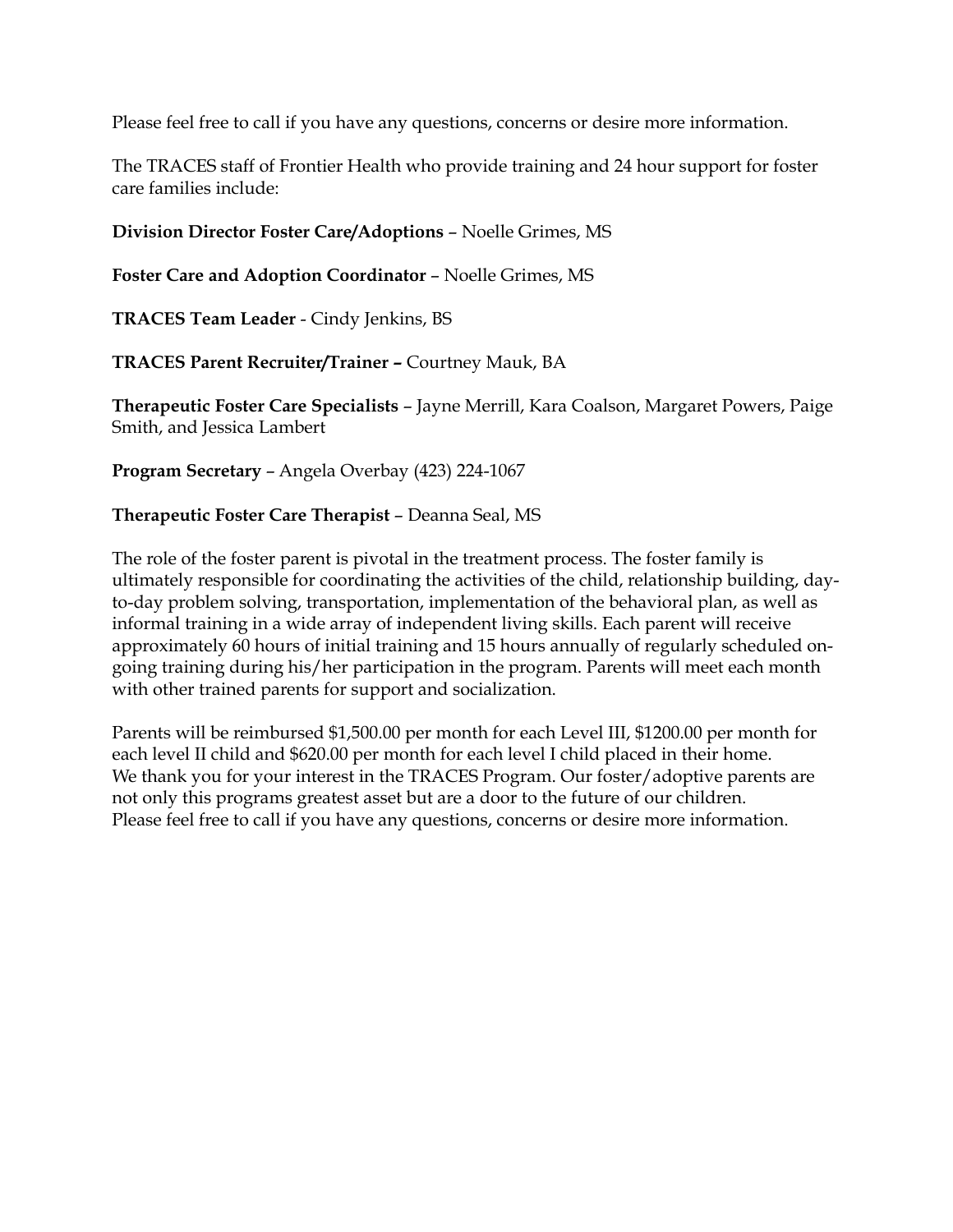# TRACES Parent Application

| Applicant                                           |                                                                                                                                                                                                                                                                                               |        |
|-----------------------------------------------------|-----------------------------------------------------------------------------------------------------------------------------------------------------------------------------------------------------------------------------------------------------------------------------------------------|--------|
| (First)                                             | (Middle)                                                                                                                                                                                                                                                                                      | (Last) |
| (First)                                             | (Middle & Maiden)                                                                                                                                                                                                                                                                             | (Last) |
|                                                     |                                                                                                                                                                                                                                                                                               |        |
|                                                     |                                                                                                                                                                                                                                                                                               |        |
|                                                     |                                                                                                                                                                                                                                                                                               |        |
|                                                     |                                                                                                                                                                                                                                                                                               |        |
|                                                     | Directions to your house:                                                                                                                                                                                                                                                                     |        |
|                                                     |                                                                                                                                                                                                                                                                                               |        |
|                                                     |                                                                                                                                                                                                                                                                                               |        |
|                                                     |                                                                                                                                                                                                                                                                                               |        |
|                                                     |                                                                                                                                                                                                                                                                                               |        |
|                                                     |                                                                                                                                                                                                                                                                                               |        |
|                                                     |                                                                                                                                                                                                                                                                                               |        |
|                                                     | Co-Applicant's race: Religion: Religion:                                                                                                                                                                                                                                                      |        |
|                                                     |                                                                                                                                                                                                                                                                                               |        |
|                                                     | Employer, Title and Hours: Note that the same state of the state of the state of the state of the state of the state of the state of the state of the state of the state of the state of the state of the state of the state o                                                                |        |
| Date and Place of Marriage: _________               |                                                                                                                                                                                                                                                                                               |        |
| (Please attach a copy of your marriage certificate) |                                                                                                                                                                                                                                                                                               |        |
| (Please attach a copy of your divorce decree)       |                                                                                                                                                                                                                                                                                               |        |
|                                                     | Have either spouse been employed by or applied for a job with Frontier Health (Watauga Mental Health -<br>Central Appalachian Services - Nolachucky-Holston Area Mental Heath) or Woodridge Hospital?<br>Yes No Applicant Co-Applicant Date Employed or Applied                               |        |
|                                                     | Have either spouse received outpatient or inpatient treatment at Frontier Health (Watauga Mental Health<br>- Central Appalachian Services - Nolachucky-Holston Area Mental Heath) or Woodridge Hospital?<br>$Yes \qquad No \qquad Applicant \qquad Co-Applicant \qquad Date(s) \qquad \qquad$ |        |
|                                                     | Have either spouse served in the Military? Yes $\Box$ No $\Box$ If yes, specify applicant $\Box$ co-applicant                                                                                                                                                                                 |        |
|                                                     |                                                                                                                                                                                                                                                                                               |        |
| Discharge status:                                   | Honorable or Dishonorable (Circle one) $H \bigcap D \bigcap$                                                                                                                                                                                                                                  |        |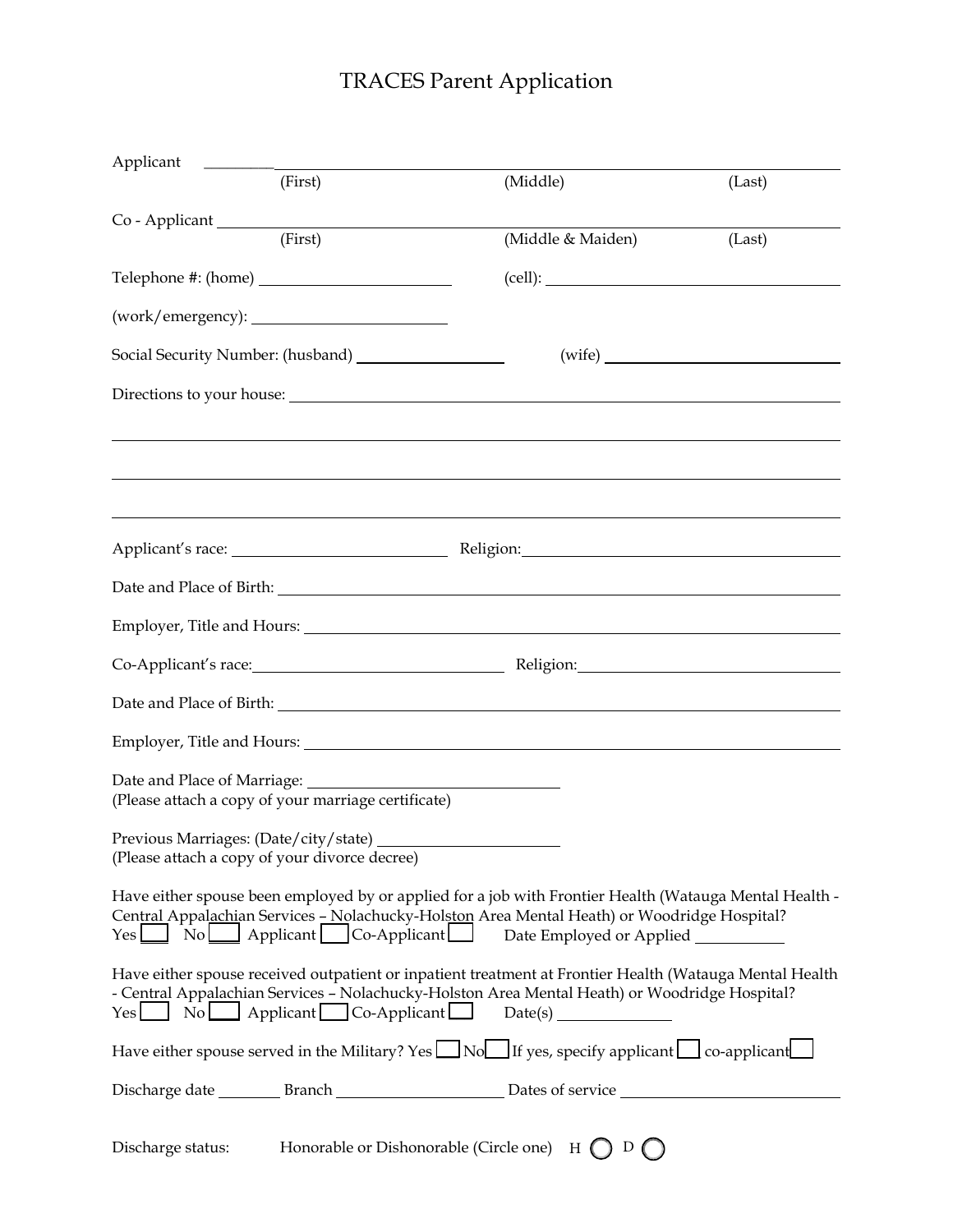# TYPE OF CHILD YOU HOPE TO FOSTER/ADOPT

| Sex: | Male $\Box$ Female $\Box$ | Either $\square$ | Age Range: Youngest                                                           | Oldest |
|------|---------------------------|------------------|-------------------------------------------------------------------------------|--------|
|      | Sibling group: Yes ______ |                  | If yes, how many children would you consider fostering/adopting at this time? |        |

Legal:

Are you currently charged with or have you ever been convicted, placed on probation or received a suspended sentence for:

| Applicant Co-Applicant                    |
|-------------------------------------------|
| $\Box$ Yes No $\Box$ $\Box$ Yes No $\Box$ |
| $\Box$ Yes No $\Box$ Tes No $\Box$        |
|                                           |
| $\Box$ Yes No $\Box$ Yes No $\Box$        |
| $\Box$ Yes No $\Box$ TYes No $\Box$       |
|                                           |

<u> 1980 - Johann Barn, fransk politik (</u>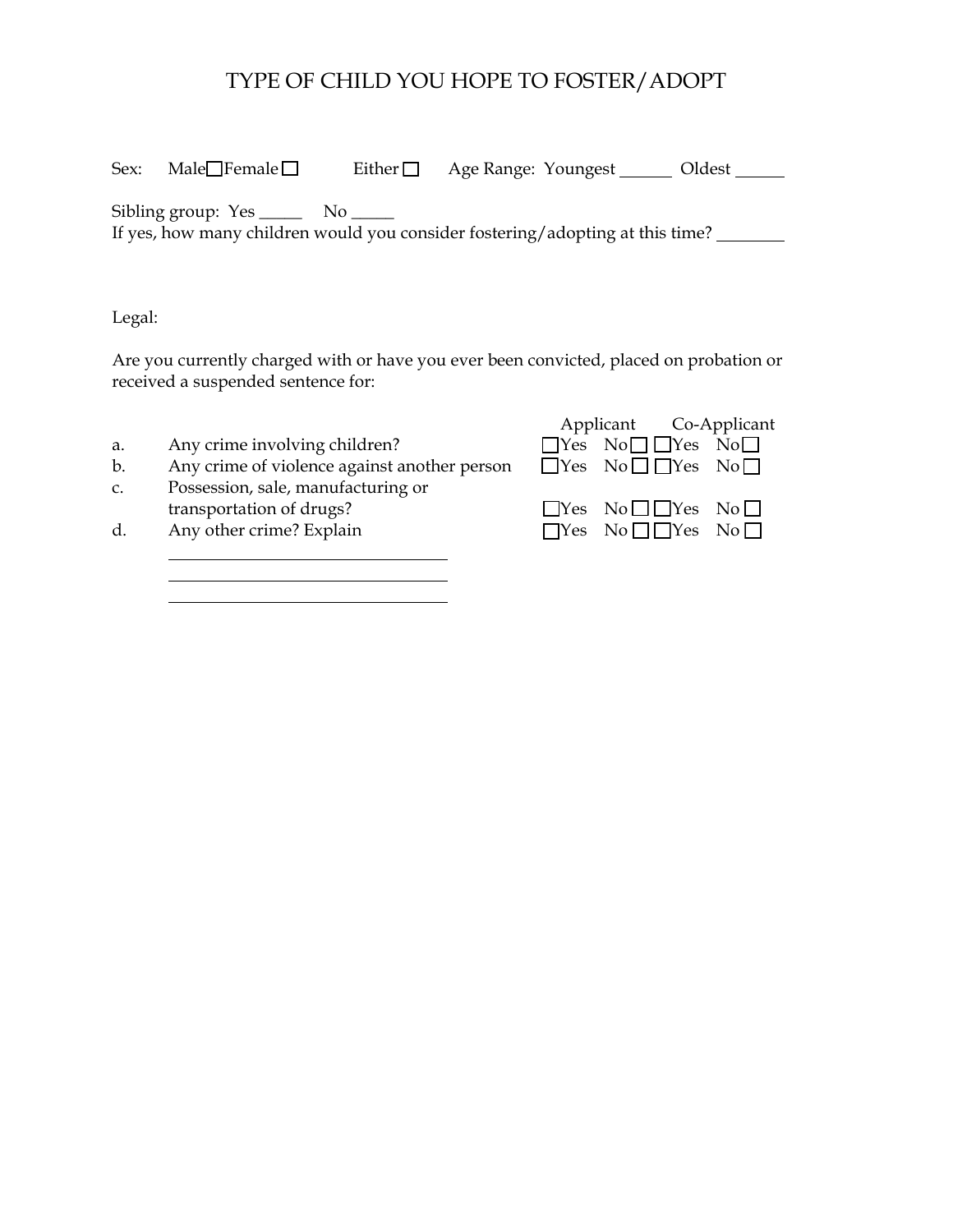#### Foster Parent Address List

\*\*\*Please list all addresses for the last **five** years beginning with your present address

|  | $(1)$ ___/ ____/ ______ to present       |               |       |     |
|--|------------------------------------------|---------------|-------|-----|
|  |                                          | <b>Street</b> |       |     |
|  |                                          | City          | State | Zip |
|  | $(2)$ ___/ ____/ ______ to ___/ ___/ ___ |               |       |     |
|  |                                          | <b>Street</b> |       |     |
|  |                                          | City          | State | Zip |
|  | $(3)$ ___/ ____/ _____ to ___/ __/ ___   | <b>Street</b> |       |     |
|  |                                          |               |       |     |
|  |                                          | City          | State | Zip |
|  | $(4)$ ___/ ____/ ______ to ___/ ___/ ___ |               |       |     |
|  |                                          | Street        |       |     |
|  |                                          | City          | State | Zip |
|  | $(5)$ ___/ ____/ ______ to ___/ ___/ ___ |               |       |     |
|  |                                          | <b>Street</b> |       |     |
|  |                                          | City          | State | Zip |
|  |                                          |               |       |     |
|  | $(6)$ __/ __/ ___ to __/ __/ __          | <b>Street</b> |       |     |
|  |                                          | City          | State | Zip |
|  | $(7)$ ___/ ___/ _____ to ___/ __/ ___    |               |       |     |
|  |                                          | <b>Street</b> |       |     |
|  |                                          | City          | State | Zip |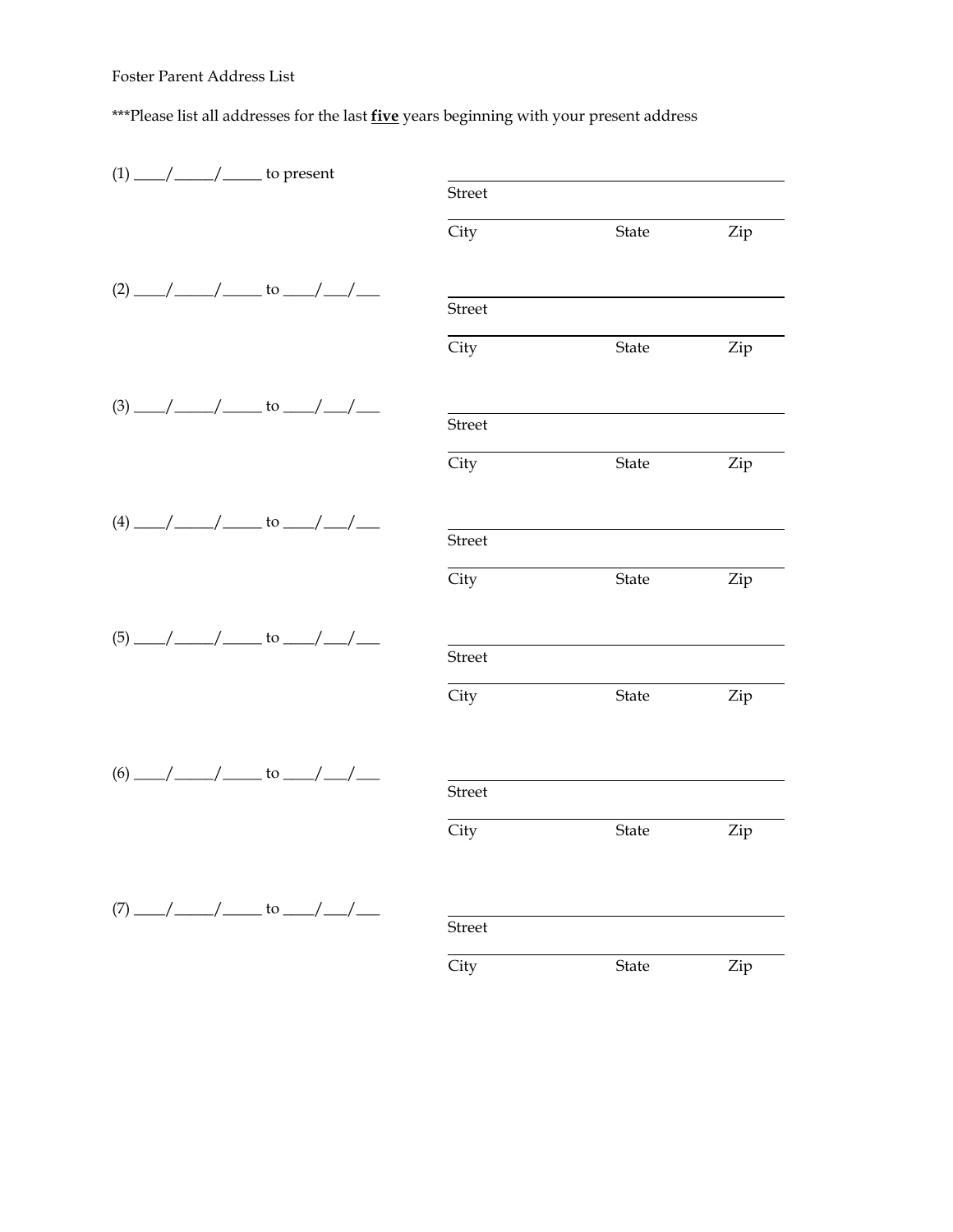Please give **names, complete addresses, and telephone numbers** of individuals whom we may consult as result as a reference. Select those who know you as parents (such as neighbor, friend or someone from your child's school). Please include **one relative reference** per applicant and three non-relative references per applicant.

1)

| 1) _<br>Name             | Relationship | Street/Apartment |                  |          |
|--------------------------|--------------|------------------|------------------|----------|
| Telephone                |              | City             | State            | Zip Code |
|                          |              |                  |                  |          |
| Name                     | Relationship | Street/Apartment |                  |          |
| Telephone                |              | City             | State            | Zip Code |
|                          |              |                  |                  |          |
| Name                     | Relationship | Street/Apartment |                  |          |
| Telephone                |              | City             | State            | Zip Code |
| $\left(4\right)$<br>Name | Relationship | Street/Apartment |                  |          |
| Telephone                |              | City             | State            | Zip Code |
| 5)                       |              |                  |                  |          |
| Name                     | Relationship | Street/Apartment |                  |          |
| Telephone                |              | City             | State            | Zip Code |
| 6)<br>Name               | Relationship | Street/Apartment |                  |          |
|                          |              |                  |                  |          |
| Telephone                |              | City             | State            | Zip Code |
| 7)<br>Name               | Relationship |                  | Street/Apartment |          |
| Telephone                |              | City             | State            | Zip Code |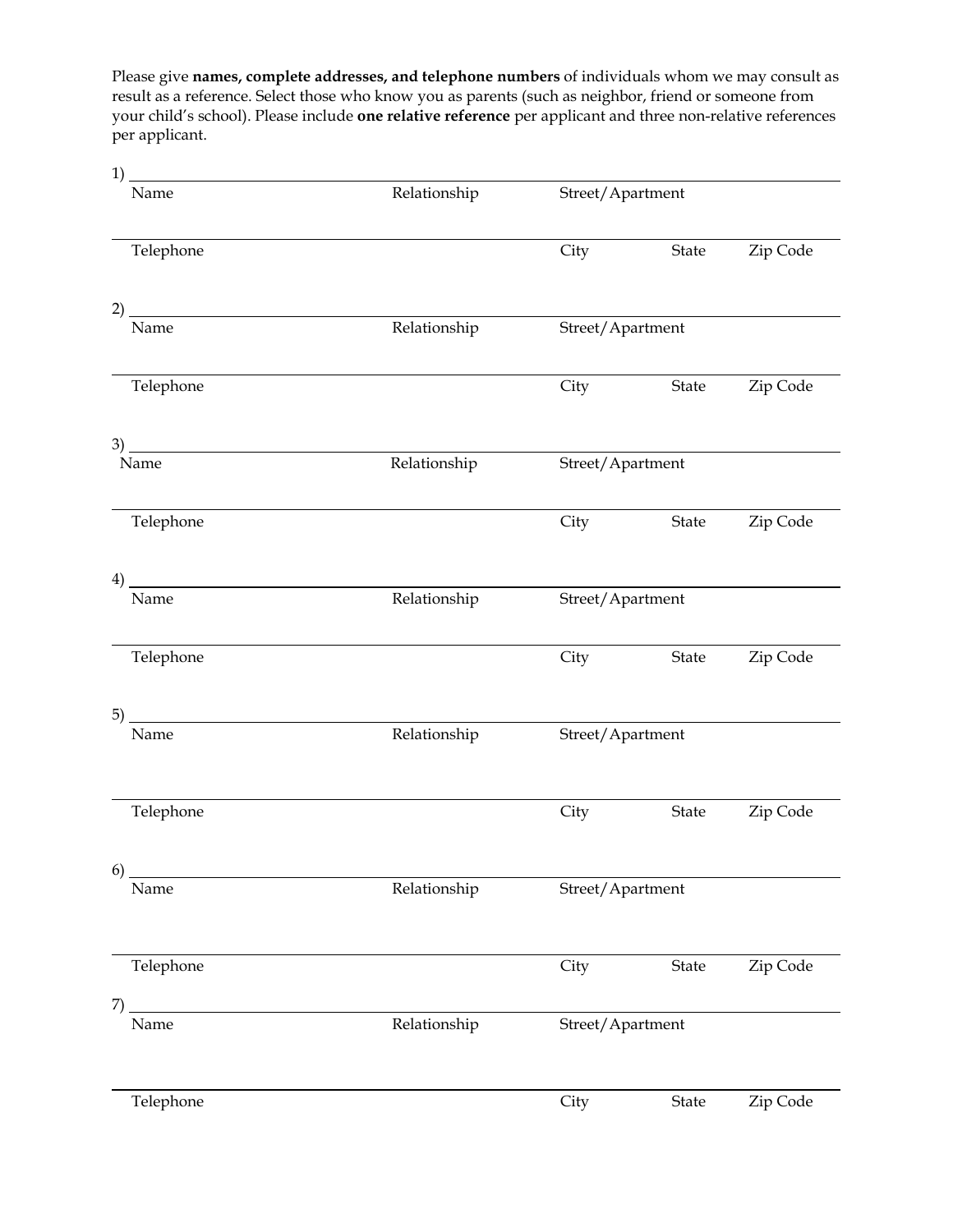| Name           | Relationship |      | Street/Apartment                                                                                                                                                                                                                |          |
|----------------|--------------|------|---------------------------------------------------------------------------------------------------------------------------------------------------------------------------------------------------------------------------------|----------|
| Telephone      |              | City | State                                                                                                                                                                                                                           | Zip Code |
| $\mathbf{r}$ . |              |      | $\sim$ . The set of the set of the set of the set of the set of the set of the set of the set of the set of the set of the set of the set of the set of the set of the set of the set of the set of the set of the set of the s | 1.11.1   |

I give permission to those listed as references to answer questions about my parenting and my ability as a parent to care for special needs children and adolescents. I understand that this information is confidential and not available for my use.

| $\sim$<br>Signer' | - - -<br>. Aonec | Jate<br>-<br>__ |
|-------------------|------------------|-----------------|
|                   |                  |                 |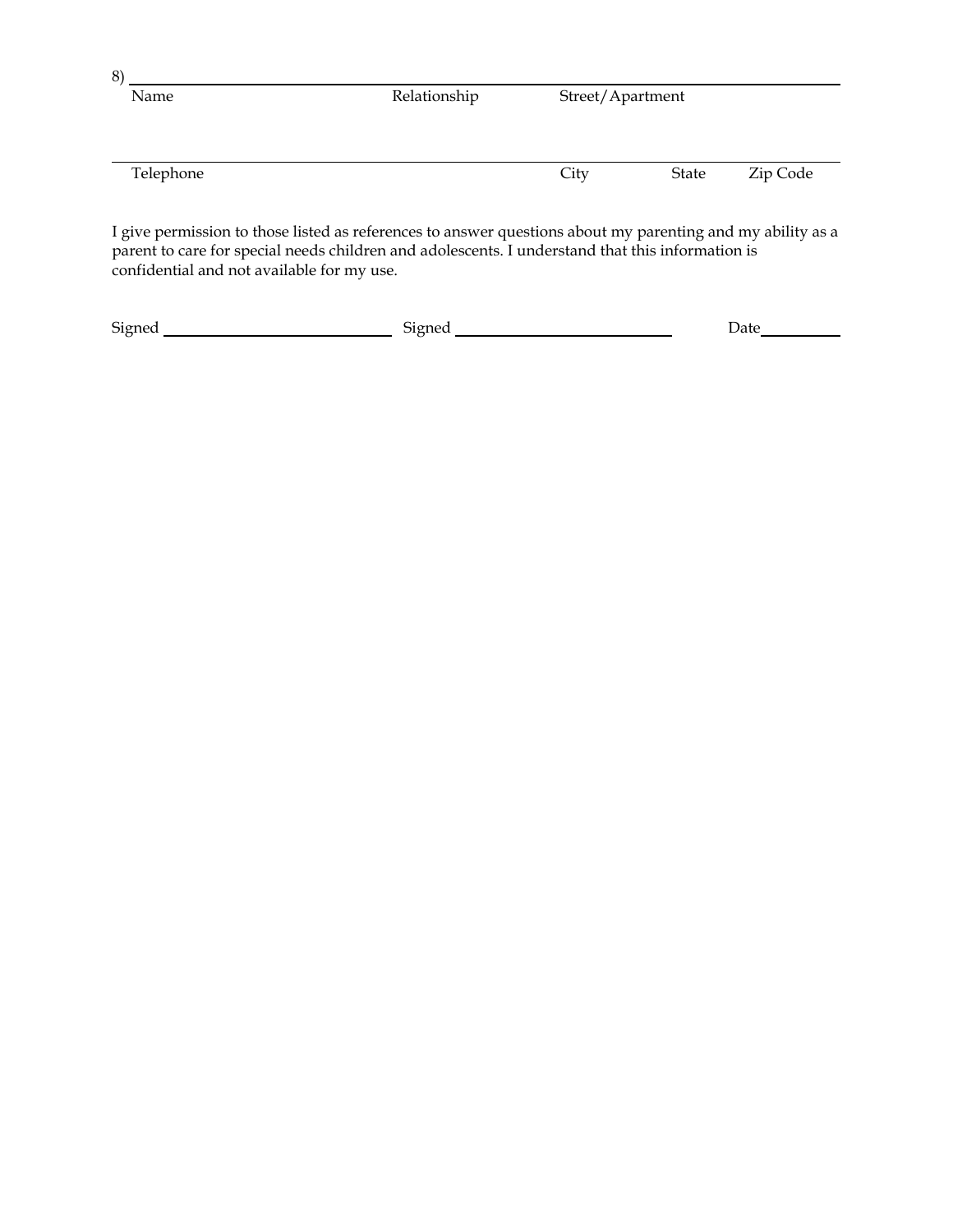# Other Members of the Household

|      | Sex _____________ Date of Birth _____________________ Social Security Number ______________________  |  |
|------|------------------------------------------------------------------------------------------------------|--|
|      |                                                                                                      |  |
|      |                                                                                                      |  |
|      |                                                                                                      |  |
|      |                                                                                                      |  |
|      | Sex _____________ Date of Birth __________________ Social Security Number __________________________ |  |
|      |                                                                                                      |  |
|      |                                                                                                      |  |
|      |                                                                                                      |  |
|      |                                                                                                      |  |
|      |                                                                                                      |  |
|      | Sex _____________ Date of Birth ___________________ Social Security Number _________________________ |  |
|      |                                                                                                      |  |
|      |                                                                                                      |  |
|      |                                                                                                      |  |
|      |                                                                                                      |  |
| Name |                                                                                                      |  |
|      | Sex _____________ Date of Birth __________________ Social Security Number __________________________ |  |
|      |                                                                                                      |  |
|      |                                                                                                      |  |
|      |                                                                                                      |  |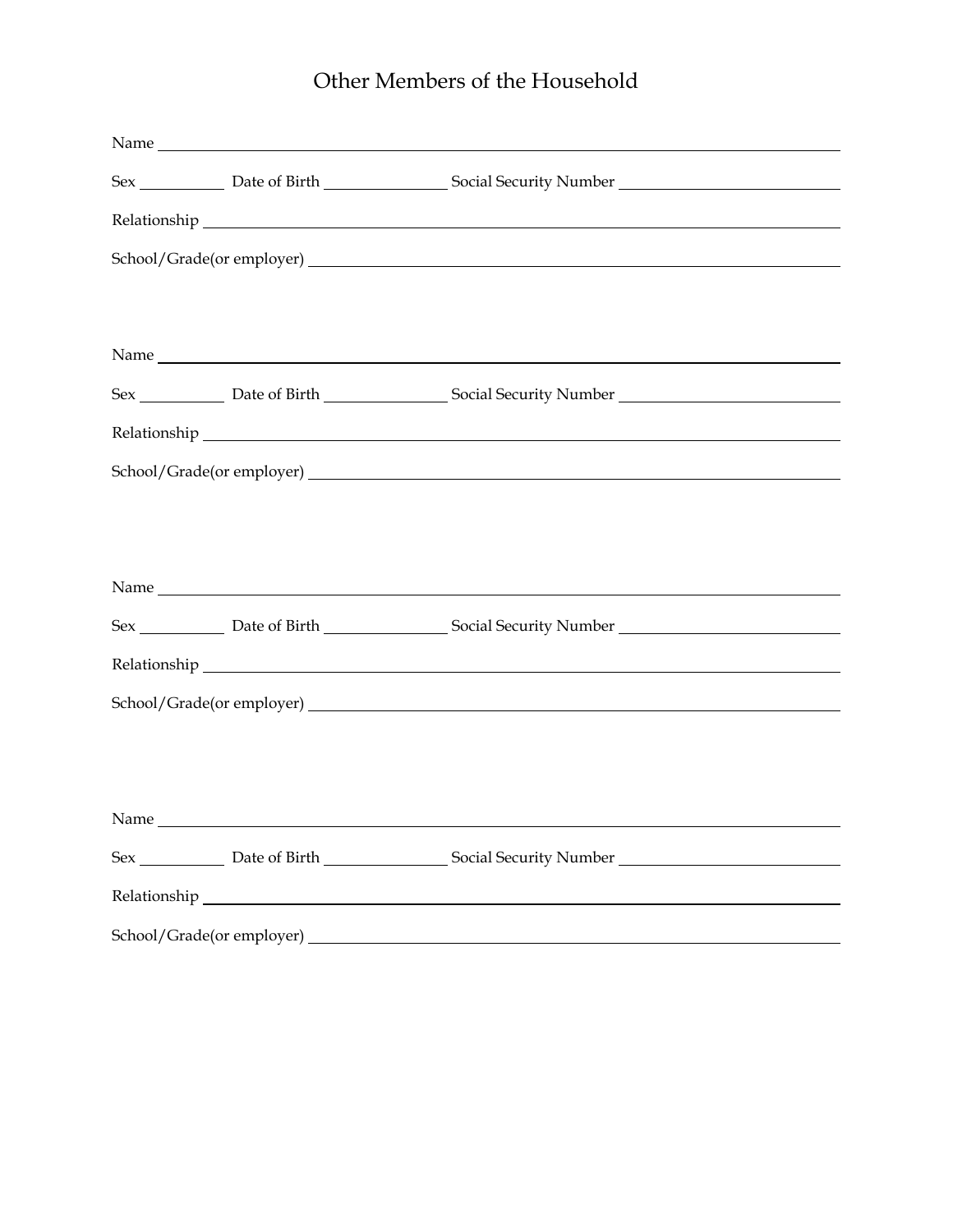I/We understand that due to the nature of foster care service for children, commitment and consistency are critical. In order for TRACES staff to best serve their children, as well as their foster parents, any applicant must not be actively participating in any other foster care program. It is also understood that once we are accepted into the TRACES Program and are being considered for placement, we will not apply or accept placement from any other agency (i.e. Department of Children's Services, Department of Human Services, Omni Visions, Inc. Holston Home for Children, etc). We also understand and agree that our completed TRACES Foster / Adoptive home study will be placed in the Tennessee Department of Children's Services TFACTS System.

|         | Please check your current foster parent status:                                                                                                                                                                                                      |
|---------|------------------------------------------------------------------------------------------------------------------------------------------------------------------------------------------------------------------------------------------------------|
|         | I/We are currently not participating in any foster care program.                                                                                                                                                                                     |
|         | I/We are approved for fostering with another agency but do not have a<br>child in placement. (Please name agency and enclose a letter<br>of resignation)                                                                                             |
|         | I/We currently have a foster child placed by another agency. (Only if the<br>plan has already been made for child to be moved, please enclose a letter<br>of resignation after talking with us. We do not encourage any foster care<br>disruptions). |
| Signed: | Date:                                                                                                                                                                                                                                                |

Signed: Date: Date: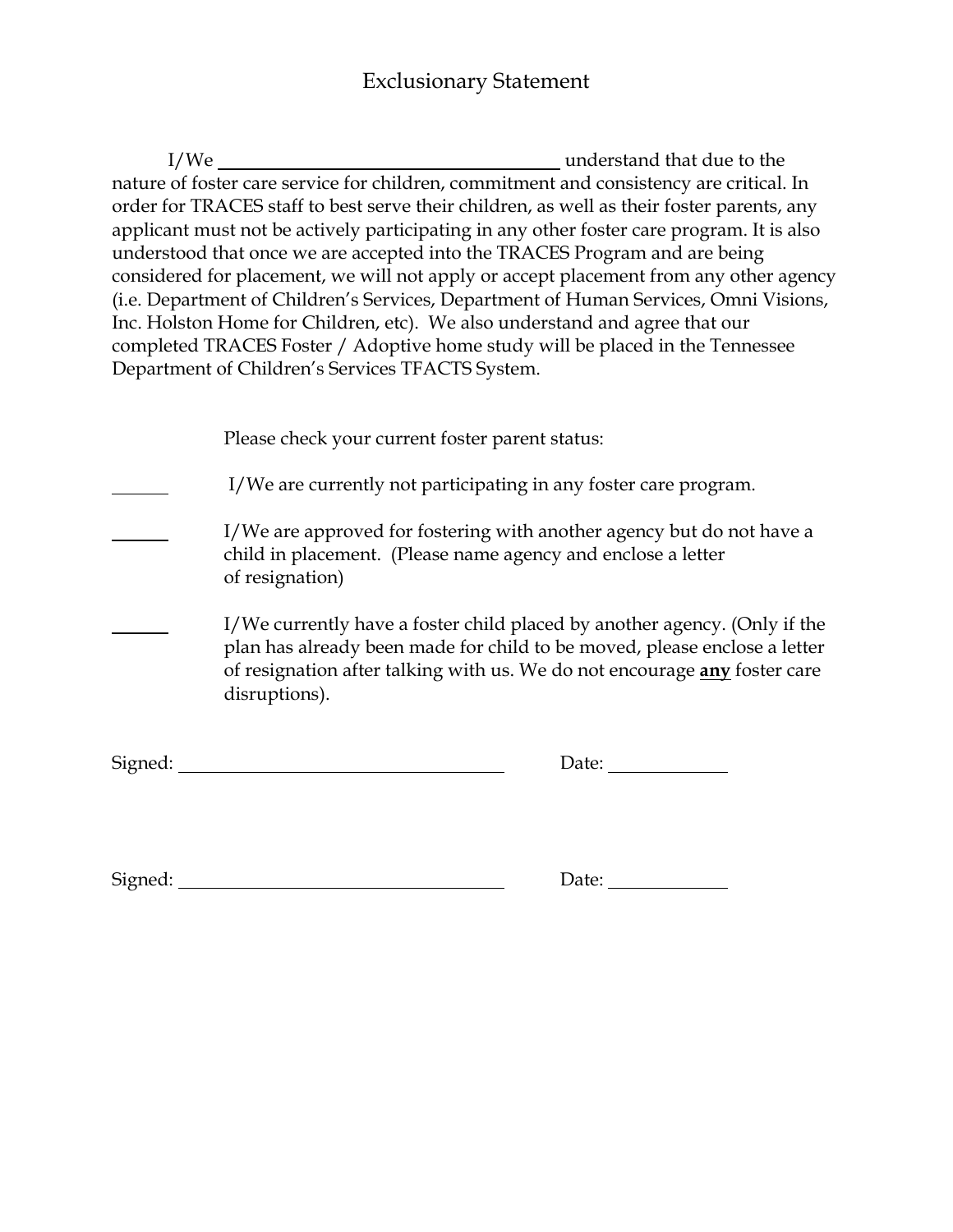# **Disclosure and Authority to Release Information**

I understand that TRACES needs to have an investigative consumer report conducted to obtain and verify information relating to my past activities and background as a requirement placed on TRACES by client policy. Information may include, but is not limited to; criminal records, motor vehicle records, Department of Children's Services CPS Database information and any data provided on this application, or during the interview process.

I authorize the appropriate individuals, companies, institutions or agencies to release information, and I release them from any liability as a result of such inquiries or disclosures.

I further understand and waive my right of privacy in this investigation and release and hold harmless TRACES and its agent Verified Credentials,LLC, from any liability.

An investigative consumer report may be generated summarizing this information. I have a right under the "Fair Credit Reporting Act" to obtain a copy of this report by providing proper identification and directing a written request to Verified Credentials LLC, 20890 Kenbridge Court, Lakeville, MN 55044. 1-800-473-4934. I may also obtain a copy of this report by checking the "YES" box below.

#### **If employed in Minnesota, California, or Oklahoma; I** would like a copy of any report regarding me.  $\Box$  YES  $\Box$  NO

I hereby certify that all the statements and answers set forth on the application form and/or my resume are true and complete to the best of my knowledge, and I understand that if any statements and/or answers are found false or the information has been omitted, such false statements or omissions may be cause for rejection or termination of my employment or application.

| <b>Legal Last Name</b>                                                                                  | <b>Legal First Name</b>                                                                 | <b>Legal Middle Name</b> |
|---------------------------------------------------------------------------------------------------------|-----------------------------------------------------------------------------------------|--------------------------|
| <b>Street Address</b>                                                                                   |                                                                                         |                          |
| City                                                                                                    | <b>State</b>                                                                            | <b>Zip Code</b>          |
|                                                                                                         | Please list any additional cities and states you have lived in during the past 7 years: |                          |
| <b>Other Names Used:</b>                                                                                |                                                                                         |                          |
|                                                                                                         |                                                                                         |                          |
| <b>Drivers License Number</b><br><b>State Issued</b><br>(To be used for background information ID only) | <b>Expiration Date</b>                                                                  | Date of Birth            |

**I AUTHORIZE A PHOTOCOPY OF THIS RELEASE TO BE ACCEPTED WITH THE SAME AUTHORITY AS THE ORIGINAL AND IF EMPLOYED BY THE ABOVE NAMED COMPANY THIS RELEASE WILL REMAIN IN EFFECT THROUGHOUT SUCH EMPLOYMENT.** 

\_\_\_\_\_\_\_\_\_\_\_\_\_\_\_\_\_\_\_\_\_\_\_\_\_\_\_\_\_\_\_\_\_\_\_\_\_\_\_\_\_\_\_\_\_\_\_\_\_\_\_\_\_\_\_\_\_\_\_\_\_\_\_\_\_\_\_\_\_\_